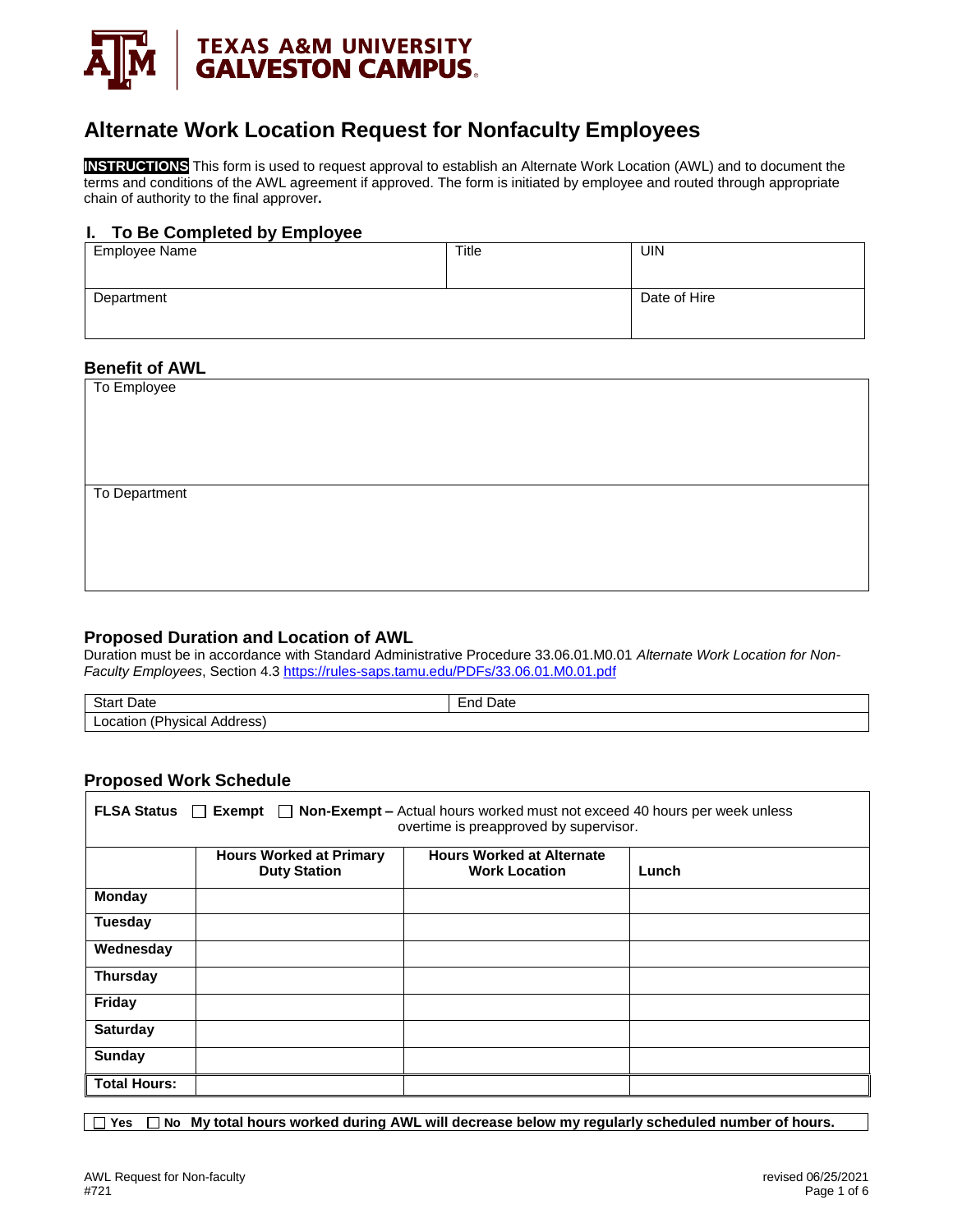## **Terms and Conditions of Participating in the Alternate Work Location Agreement (AWL)**

**Privacy Notice:** State law requires that you be informed that you are entitled to: (1) request to be informed about the information collected about yourself on this form (with a few exceptions as provided by law); (2) receive and review that information; and (3) have the information corrected at no charge. To request this information, co[ntact](mailto:Employee-Relations@tamu.edu) [HR@tamug.edu](mailto:Employee-Relations@tamu.edu) or 409.740.4532.

- Continued participation in an AWL agreement is subject to continued department approval, business and operational needs and employee need.
- The AWL agreement does not modify the "at will" status of any A&M University nonfaculty employee.
- The designated alternate work location is considered an extension of the department's workspace. The employee is expected to follow all Texas A&M University System Policies, Regulations and Texas A&M University Rules (located at [http://rules-saps.tamu.edu/\)](http://rules-saps.tamu.edu/) while at the AWL.
- The AWL is governed by the provisions of Workers' Compensation during the agreed upon work hours while performing work-related duties.
- The employee will submit appropriate documentation requesting sick leave, vacation or other types of leave, as applicable, and in accordance with established policies and procedures.
- The employee may be required to report to the primary workstation to attend meetings or attend to other responsibilities regardless of the AWL agreement. For employees working from home, Texas A&M University will not reimburse expenses relating to mileage, hotel, or food between the employee's home and their work location. Business mileage does not include the normal commute to and from work. Under IRS Reg. § 1.262- 1(b)(5), costs of commuting to the place of business or employment are personal expenses.
- The AWL and specific work area are subject to periodic review by the supervisor/department / unit head, or designee with reasonable notice to the employee.
- Texas A&M University equipment to be utilized at the AWL will be listed on an *Inventory of Equipment* form (if applicable), signed and dated by the employee and supervisor.
- The supervisor and employee will review and sign *the Alternate Work Location Safety and Security Checklist (if applicable)* when the location is provided and/or maintained by the employee.
- All products, documents, reports and data created at the AWL as a result of work-related activities are the property of Texas A&M University and are subject to the Texas Public Information Act.
- The employee will safeguard all work-related records and files from loss, damage, or unauthorized disclosure and will return all work-related property to the department upon request.
- The employee is responsible for providing the required work-related services such as internet and mobile data. The University will not reimburse or pay directly for the services and the cost will be considered a personal expense. Personal expenses are considered, but are not limited to, mobile data, internet, hotspots, access fees/charges, and/or service expenses.

**By checking this box, I acknowledge that I have read, understand and accept the terms and conditions of this agreement. I further acknowledge that my failure to comply with this agreement may result in termination of the alternate work location agreement and may also result in disciplinary action up to and including termination.**

Employee Signature

Date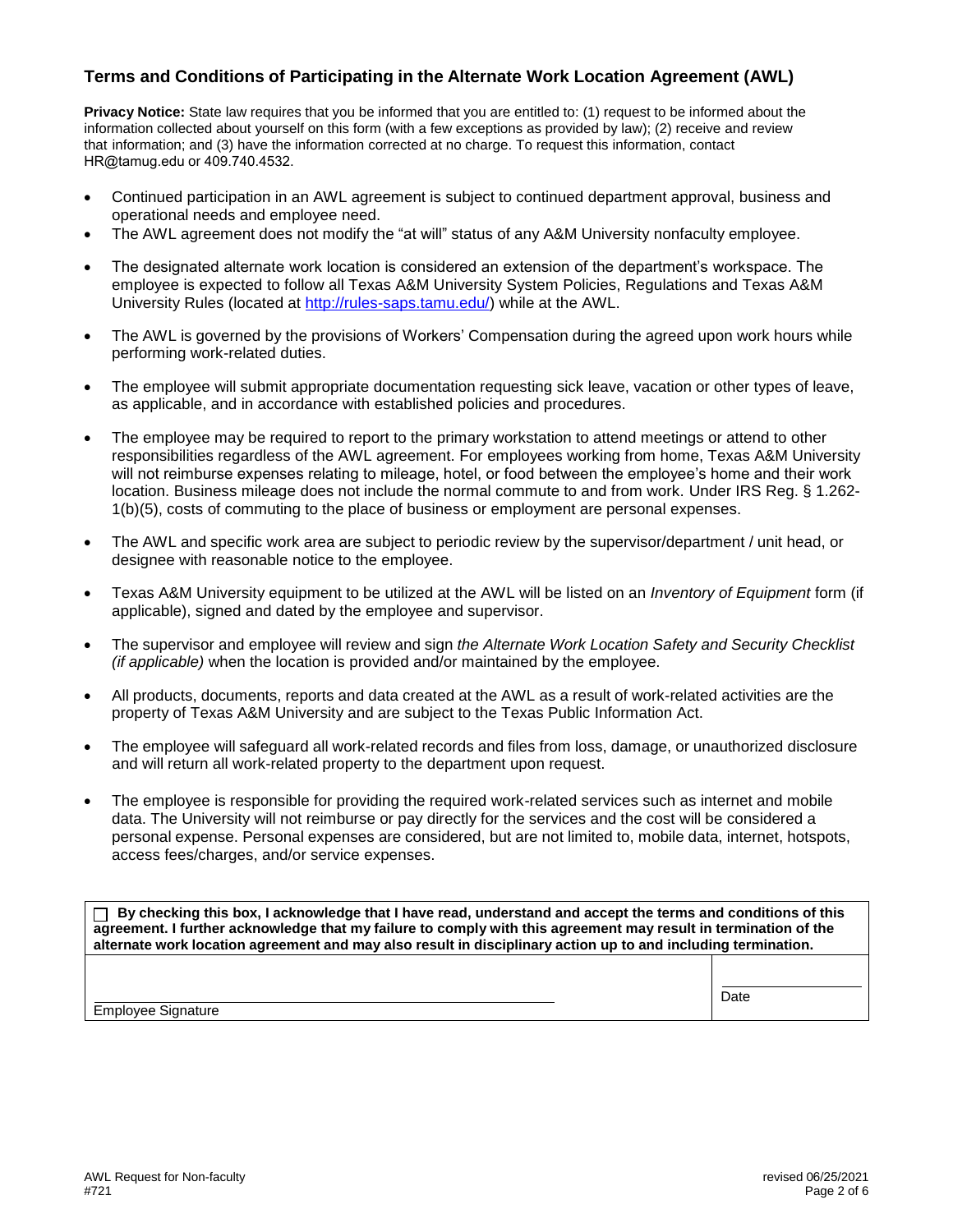## **II. To Be Completed by Department Head**

| To be completed by bepartment nead                                                                                  |                                                                                                                                  |  |  |  |
|---------------------------------------------------------------------------------------------------------------------|----------------------------------------------------------------------------------------------------------------------------------|--|--|--|
| Describe how the employee will communicate with supervisor and department:                                          |                                                                                                                                  |  |  |  |
|                                                                                                                     |                                                                                                                                  |  |  |  |
|                                                                                                                     |                                                                                                                                  |  |  |  |
|                                                                                                                     |                                                                                                                                  |  |  |  |
| Briefly explain how hours worked will be tracked/recorded, if applicable:                                           |                                                                                                                                  |  |  |  |
|                                                                                                                     |                                                                                                                                  |  |  |  |
|                                                                                                                     |                                                                                                                                  |  |  |  |
|                                                                                                                     |                                                                                                                                  |  |  |  |
| Briefly describe how work performance will be evaluated:                                                            |                                                                                                                                  |  |  |  |
|                                                                                                                     |                                                                                                                                  |  |  |  |
|                                                                                                                     |                                                                                                                                  |  |  |  |
|                                                                                                                     |                                                                                                                                  |  |  |  |
|                                                                                                                     | Will completion of AWL Inventory of Equipment checklist be required? If yes, complete section VII<br>Yes<br>No<br>$\blacksquare$ |  |  |  |
|                                                                                                                     | Will completion of AWL Safety and Security Checklist be required? If yes, complete section VIII<br>Yes<br>l No                   |  |  |  |
| <b>Job Description attached</b>                                                                                     | Recommendation                                                                                                                   |  |  |  |
| $\Box$ Yes<br>$\Box$ No                                                                                             | $\Box$ Approve<br>Employee meets eligibility criteria listed in 33.06.01.M0.01 Alternate Work Location and                       |  |  |  |
| Is employee able to perform job                                                                                     | Regular budgeted employee as defined in 31.01.01 Compensation Administration                                                     |  |  |  |
| duties at AWL?<br>$\Box$ Yes<br>$\Box$ No                                                                           | Denied (Return to Employee; No Further Action Required)                                                                          |  |  |  |
| By checking this box, I certify having completed the above information and making the designated<br>recommendation. |                                                                                                                                  |  |  |  |
|                                                                                                                     |                                                                                                                                  |  |  |  |
| Department Head Signature                                                                                           | Date                                                                                                                             |  |  |  |

# **III. To Be Completed by TAMUG AVP**

| Select one. |                 |    |                |
|-------------|-----------------|----|----------------|
|             | $\Box$ Approved | OR | □ Not Approved |
| Comments    |                 |    |                |
|             |                 |    |                |
|             |                 |    |                |
|             |                 |    |                |
|             |                 |    |                |
|             |                 |    |                |
|             |                 |    |                |
|             |                 |    |                |
| Reviewed by |                 |    | Date           |
|             |                 |    |                |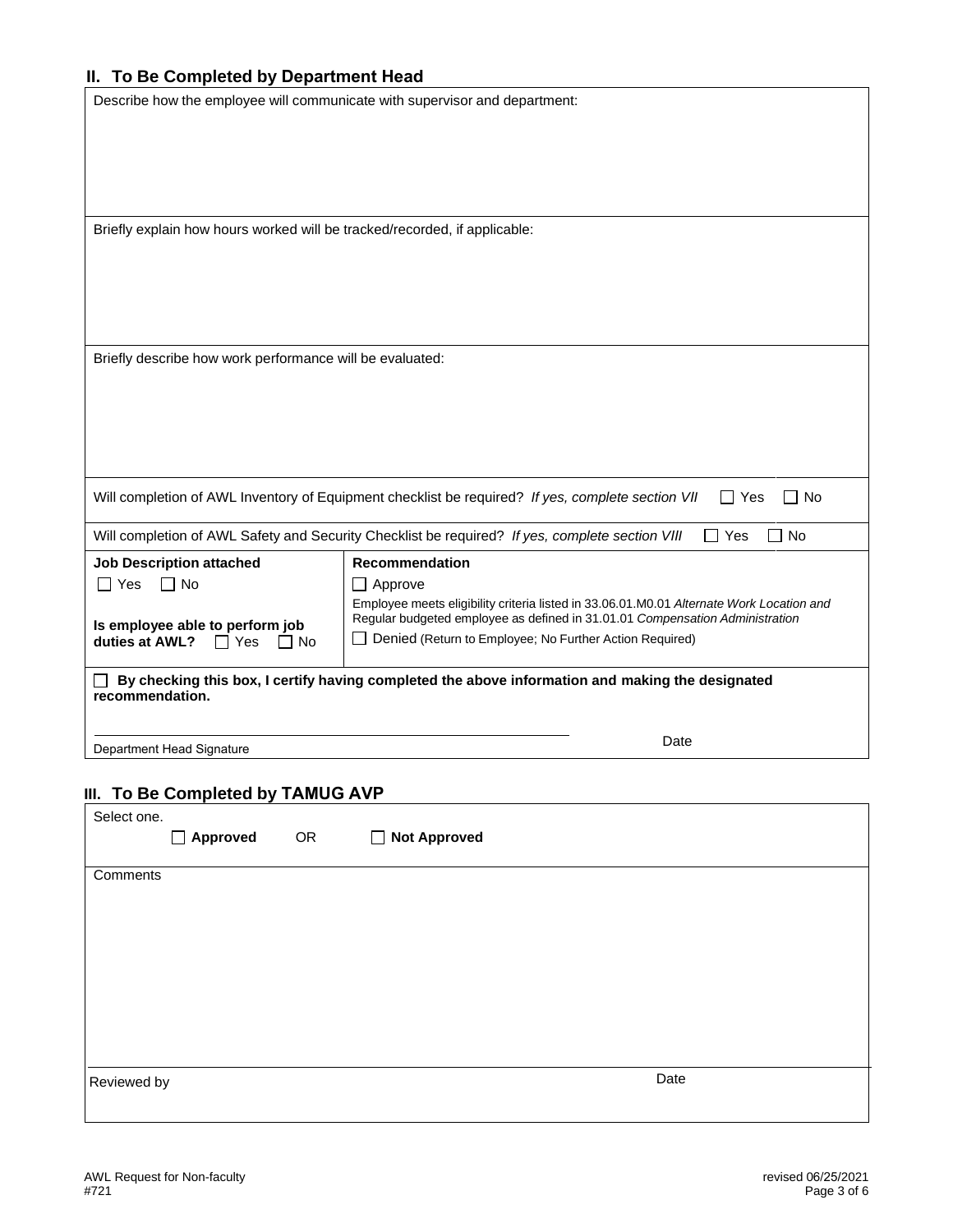## **IV. To Be Completed by TAMU VP for Research, If Required**

| Select one.<br>$\Box$ Approved | OR | □ Not Approved |      |
|--------------------------------|----|----------------|------|
| Comments                       |    |                |      |
|                                |    |                |      |
|                                |    |                |      |
|                                |    |                |      |
| Reviewed by                    |    |                | Date |

## **V. Send to Human Resources for Final Review**

*[HR@tamug.edu](mailto:Employee-Relations@tamu.edu)*

| <b>Request meets AWL requirements</b><br>$\Box$ | OR          | Request does NOT meet AWL requirements |      |
|-------------------------------------------------|-------------|----------------------------------------|------|
|                                                 |             |                                        |      |
|                                                 |             |                                        |      |
|                                                 |             |                                        |      |
|                                                 |             |                                        |      |
|                                                 |             |                                        |      |
|                                                 |             |                                        | Date |
|                                                 | Reviewed by |                                        |      |

# **VI. To Be Completed by COO**

| Select one.<br>$\Box$ Approved | OR | □ Not Approved |      |
|--------------------------------|----|----------------|------|
| Comments                       |    |                |      |
|                                |    |                |      |
|                                |    |                |      |
|                                |    |                |      |
|                                |    |                |      |
| Reviewed by                    |    |                | Date |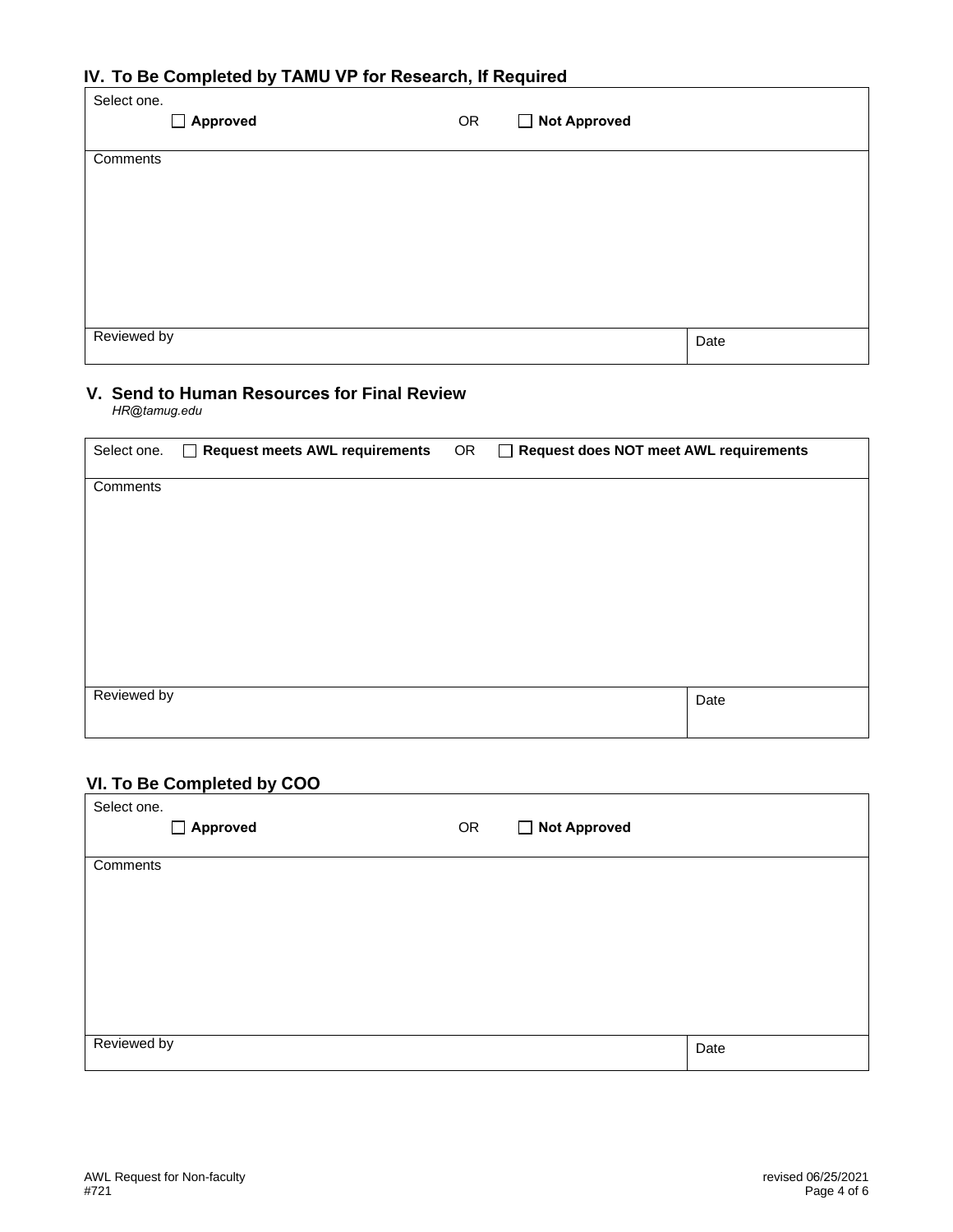# **VII. Alternative Work Location Inventory of Equipment**

**INSTRUCTIONS** Certify ALL Texas A&M University owned equipment issued to an employee for use at an alternate work location (AWL) and to identify the conditions for use in accordance with SAP 33.06.01.M0.01, if applicable.

**Equipment Listing:** The following Texas A&M University equipment or resources has been designated for use at the AWL.

| <b>Type of Equipment</b> | <b>Inventory Number</b> | Quantity |
|--------------------------|-------------------------|----------|
|                          |                         |          |
|                          |                         |          |
|                          |                         |          |
|                          |                         |          |
|                          |                         |          |
|                          |                         |          |
|                          |                         |          |
|                          |                         |          |
|                          |                         |          |
|                          |                         |          |
|                          |                         |          |
|                          |                         |          |

### **Statement of Agreement**

- Equipment and other resources issued to the AWL will be maintained in a safe, secure and organized manner to avoid damage or loss.
- This equipment will be used in accordance with Texas A&M System Policies, Regulations and Texas A&M University Rules.
- Authorized personnel may visit the alternate work location with reasonable notice to ensure that this equipment is being maintained in accordance with the AWL agreement.
- The employee is responsible for any loss or damage due to negligence to the above Texas A&M University equipment.
- The employee will immediately return all Texas A&M University-owned equipment, supplies, etc. upon the request of the department or upon termination or expiration of the *Alternate Work Location Agreement.*

### **Employee Certification**

**I certify the equipment/resources listed above have been issued to me by Texas A&M University and received in good working** condition. I have read, understand and will comply with all the terms and conditions of the above Statement of Agreement.

Employee Signature **Employee Name Printed** 

#### **Supervisor Review**

I have reviewed this form with the employee and will hold the employee accountable to the terms and conditions of this agreement.

Supervisor Signature Supervisor Name Printed